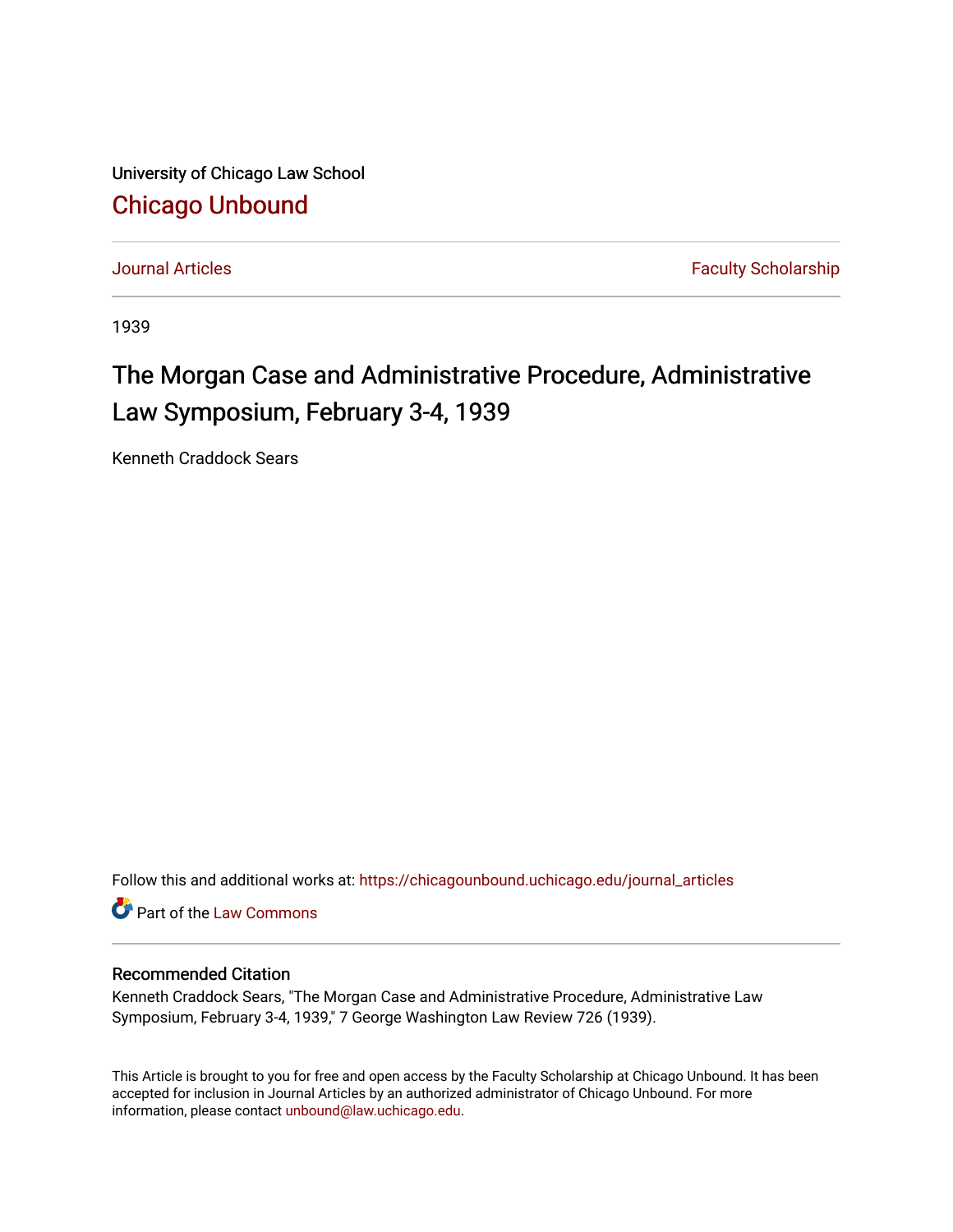## THE MORGAN CASE AND ADMINISTRATIVE PROCEDURE

## **KENNETH C. SEARS** *The University of Chicago Law School*

There will be no effort to discuss various aspects of administrative procedure. Attention will be confined to two propositions which were discussed in the Morgan opinions.

The first task is to state as accurately as possible the facts that appeared in the Morgan opinions. Then it seems desirable to add such facts as have appeared in discussions of the opinions. Particular reference will be made to the communications by Secretary of Agriculture, Henry A. Wallace, and Frederick Wood, who was one of the lawyers appearing in the *Morgan* case. After the facts have been presented, an effort will be made to state the rulings of the Supreme Court of the United States. After acquiring this background, other decisions, dealing with the same or similar questions will be discussed.

The first Morgan opinion,<sup>1</sup> delivered in 1936, was almost certain to be unsatisfactory if the real facts were ever to be disclosed to the public. The case arose as a suit to restrain an order of the Secretary of Agriculture from fixing maximum rates. Paragraph 4 of the bill of complaint charged that the Secretary had denied a "full" hearing as required by statute, in that he had (a) denied a request for a separate hearing for the petitioner who was one of fifty affected by the order; (b) had denied the request for a tentative report by the examiner; (c) had improperly delegated to Dunlap and Tugwell the authority solely vested in the Secretary; and (d) had signed the order although he had not (1) personally heard or read any of the evidence, (2) had not heard or considered the

Morgan **v. U. S., 298 U. S.** 468, **56** Sup. Ct. **906, 80** L. ed. **1288 (1936).**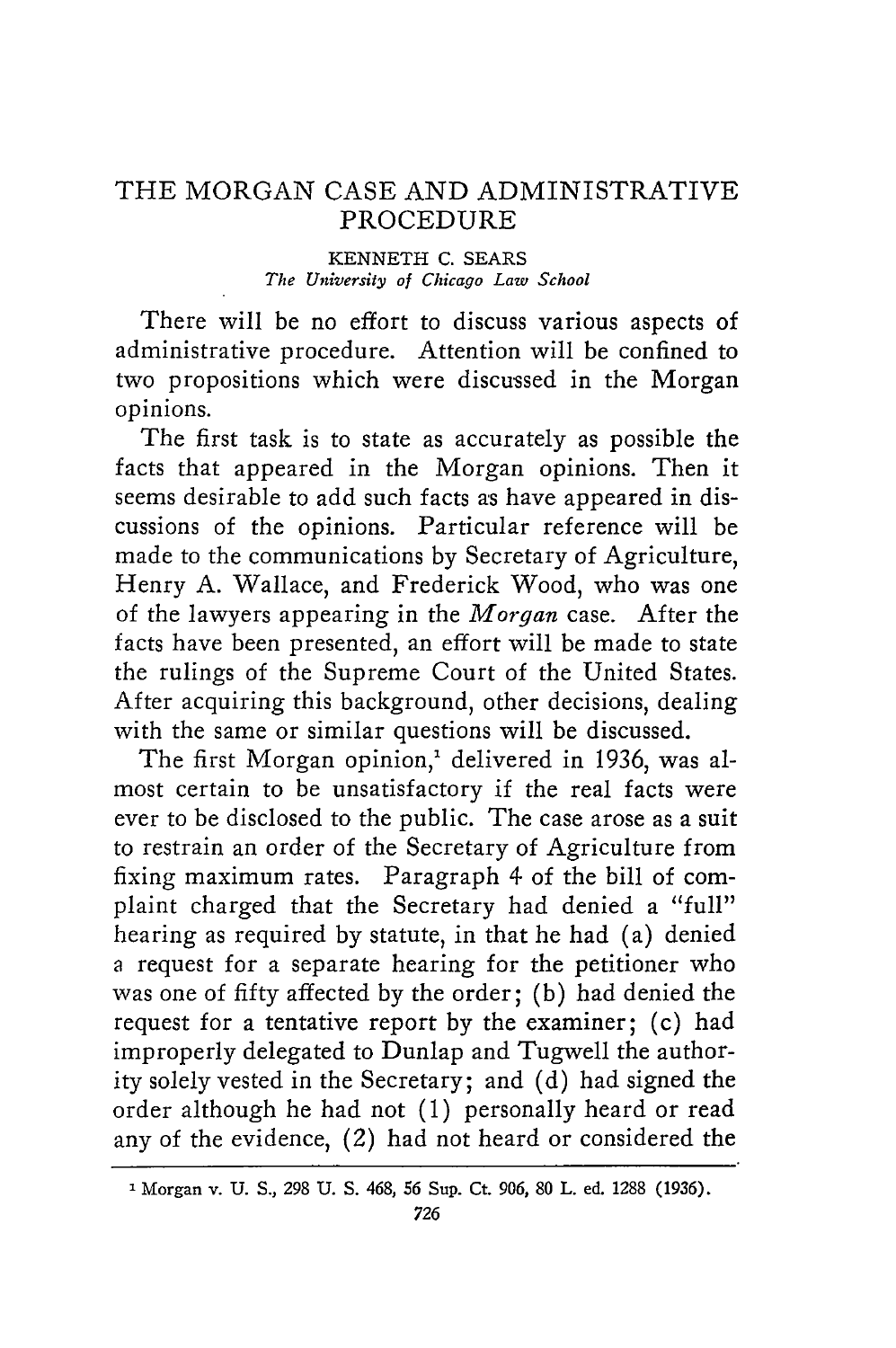oral arguments and (3) had not read or considered the briefs submitted by the petitioner. On the contrary it was asserted that the Secretary's sole information of the proceedings was derived from consultation  $ex$  parte with the employees of the Department of Agriculture.

This paragraph 4 of the bill of complaint was "struck out" by the District Court. Thus the controversy came before the Supreme Court on the pleadings and my ob-. servation has been that this is a very poor way of realistically considering the facts. It will suffice at the present time to say no more than that the Supreme Court ruled that the District Court erred in its order striking out paragraph 4. It ordered the defendants to answer the allegations and also ordered that the lower court determine whether the plaintiffs had had a proper hearing.

The case was returned to the District Court of three judges and they proceeded to determine whether the plaintiffs had had a "full" hearing. District Judge Otis, speaking for himself and District Judge Reeves stated, as follows:<sup>2</sup>

**...** Evidence has been heard. Not only has it not been proved that the Secretary did not read any of the evidence, nor hear the oral arguments, nor read and consider the briefs which plaintiffs submitted, but exactly the opposite has been proved. The Secretary did read parts of the transcript of the testimony; he did hear (not with his ears but by reading) the oral arguments, he did read and consider the briefs submitted by plaintiffs. These things have been proved unless indeed we shall reject the testimony of the Secretary of Agriculture as incredible. That alternative, absent a much stronger showing than is here, is not to be thought of in connection with the testimony of an honorable and distinguished head-of a great executive department of the Federal government.

The Supreme Court has not said that it was the duty of the Secretary of Agriculture to hear or read all the evidence and, in addition thereto, to hear the oral arguments and to read and consider briefs. If the Supreme Court had said that it would have meant that the Packers and Stockyards Act, 7 U.S.C.A. § 181 *et seq.* cannot be administered. It is entirely impracticable to administer it if it imposes such a duty on the Secretary person-

<sup>2</sup> Morgan v. **U. S.,** 23 F. Supp. **380** (1937). For the first opinion in the District Court, see **8** F. Supp. **766** (1934).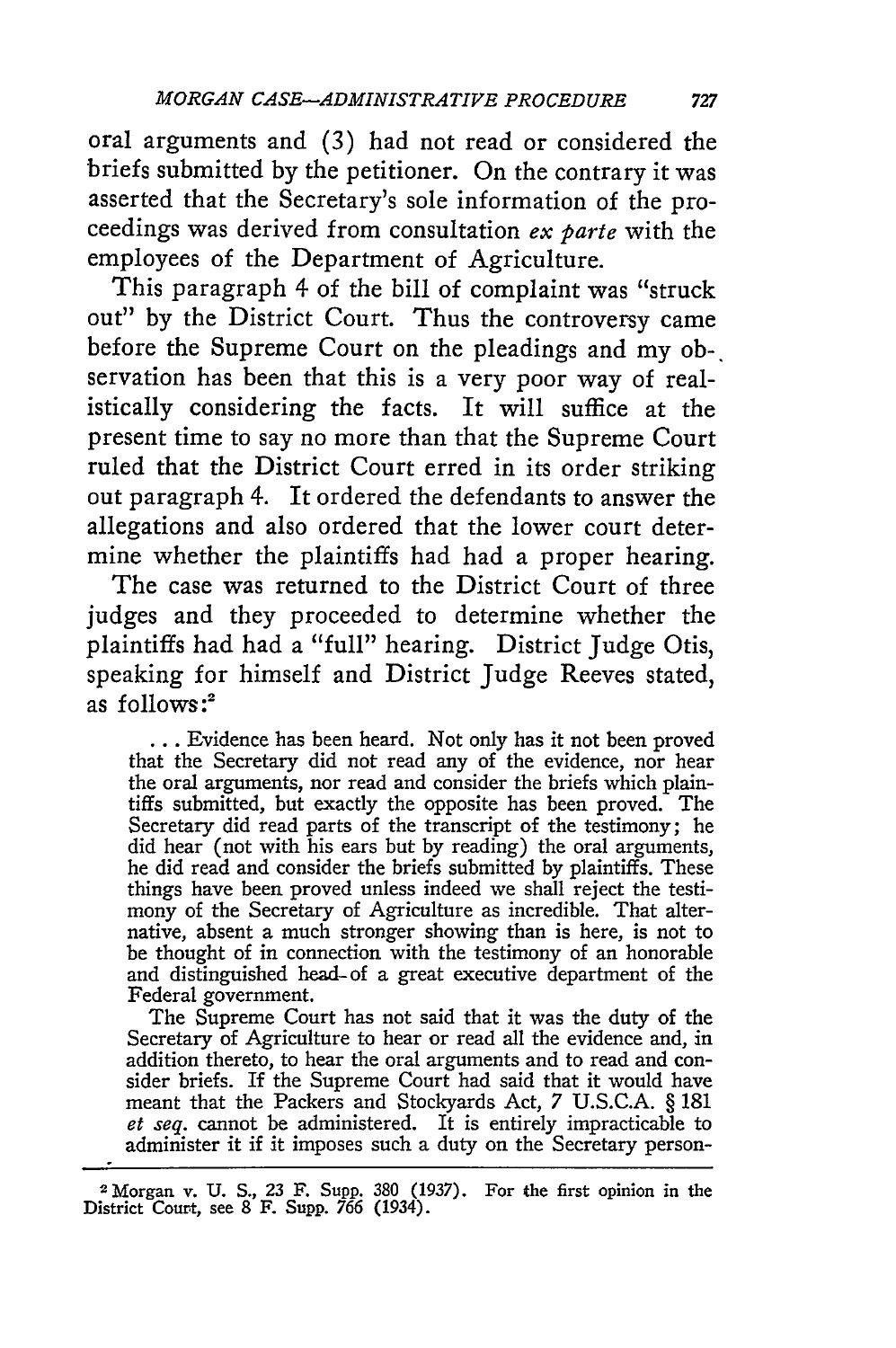ally. Consider that in this very case the transcript of the oral testimony fills 13,000 pages. The exhibits, several hundred, fill more than 1,000 pages. A narrative statement of just a part of the oral testimony fills 500 printed pages. Learned counsel for plaintiffs assert indeed that they do not mean to contend that the Secretary personally must have read all of this mass of testimony. Such a contention could not be maintained. Let it be frankly stated now that the judges of this court, whose duty it was to consider the case *de novo* (since it involved constitutional issues), did not read all this testimony. We think, moreover, that it may be predicted with some assurance that all this testimony will not be read by the Justices of the Supreme Court when, as they must, they consider the cases on the merits.

Circuit Judge Van Valkenburgh, dissenting, stated that the Secretary of Agriculture did not give the matter "the personal consideration which it is his duty" to give. In other words, the Secretary's "examinations **. .** . were casual and perfunctory in the extreme."

After the case was returned to the Supreme Court, Mr. Chief Justice Hughes wrote the second opinion and he stated the facts, as follows:'

In the record now before us the controlling facts stand out clearly. The original administrative proceeding was begun on April 7, 1930, when the Secretary of Agriculture issued an order of inquiry and notice of hearing with respect to the reason-<br>ableness of the charges of appellants for stockyards services at Kansas City. The taking of evidence before an examiner of the Department was begun on December 3, 1930, and continued until February 10, 1931. The Government and appellants were represented by counsel and voluminous testimony and exhibits represented by counsel and voluminous testimony and exhibits were introduced. In March, 1931, oral argument was had before the Acting Secretary of Agriculture and appellants submitted a brief. On May 18, 1932, the Secretary issued his findings and an order prescribing maximum rates. In view of changed economic conditions, the Secretary vacated that order and granted a rehearing. That was begun on October 6, 1932, and the taking of evidence was concluded on November 16, 1932. The evidence received at the first hearing was re-submitted and this was supplemented by additional testimony and exhibits. On March 24, 1933, oral argument was had before Rexford G. Tugwell as Acting Secretary.

It appears that there were about 10,000 pages of transcript of oral evidence and over 1,000 pages of statistical exhibits. The oral argument was general and sketchy. Appellants submitted the brief which they had presented after the first administrative

**<sup>3</sup>** Morgan v. U. *S.,* 304 U. S. 1, **58** Sup. Ct. *773,* 82 L. ed. 1129 (1938).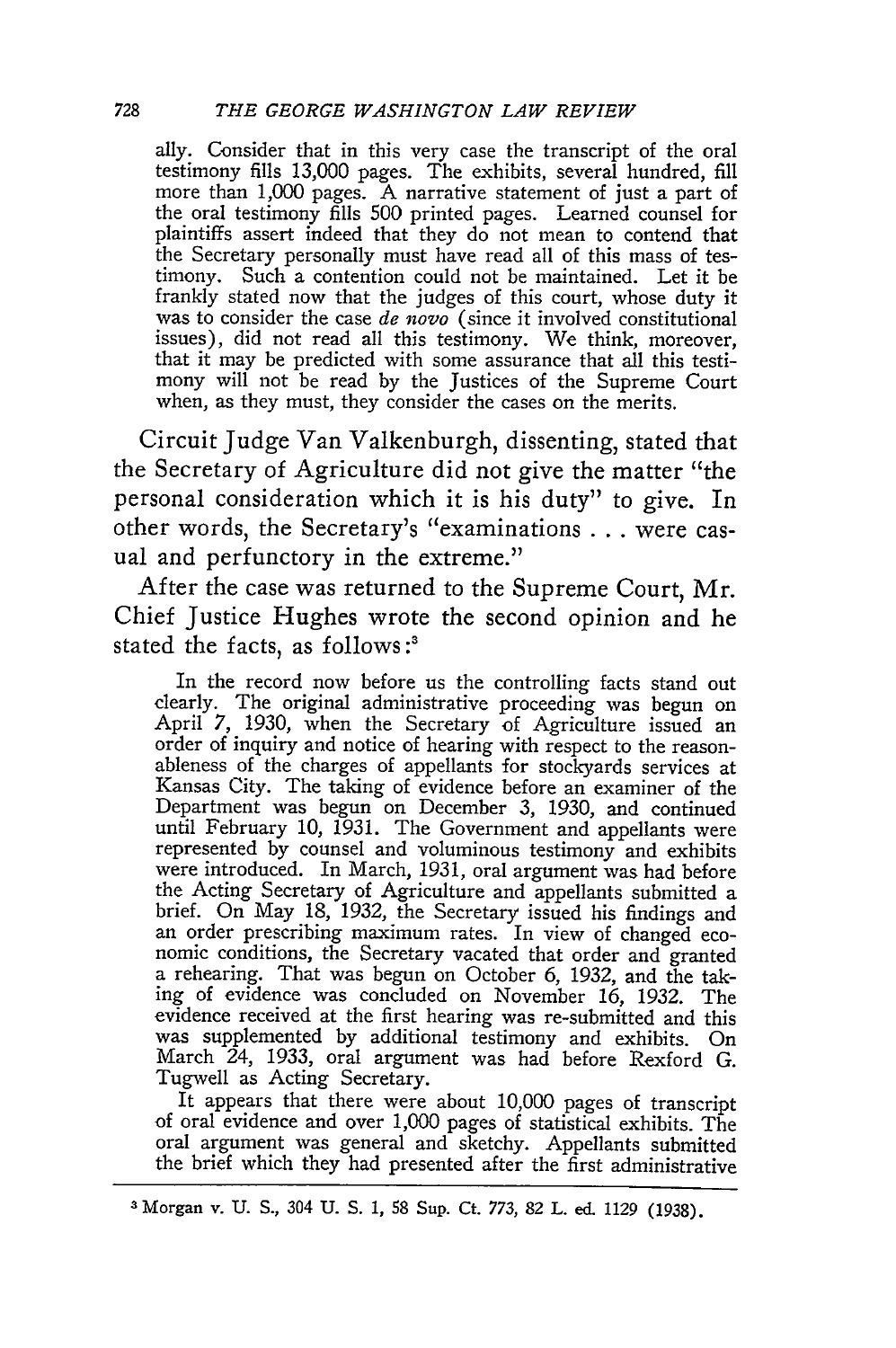hearing and a supplemental brief dealing with the evidence introduced upon the rehearing. No brief was at any time supplied by the Government. Apart from what was said on its behalf in the oral argument, the Government formulated no issues and furnished appellants no statement or summary of its contentions and no proposed findings. Appellants' request that the examiner prepare a tentative report, to be submitted as a basis for exceptions and argument, was refused.

Findings were prepared in the Bureau of Animal Industry, Department of Agriculture, whose representatives had conducted the proceedings for the government, and were submitted to the Secretary who signed them, with a few changes in the rates, when his order was made on June 14, 1933. These findings, 180 in number, were elaborate. They dealt with the practices and facilities at the Kansas City livestock market, the character of appellants' business and services, their rates and the volume of their transactions, their gross revenues, their methods in getting and maintaining business, their joint activities, the economic changes since the year *1929,* the principles which governed the determination of reasonable commission rates, the classification of cost items, the reasonable unit costs plus a reasonable amount of profits to be covered into reasonable commission rates, the reasonable amounts to be included for salesmanship, yarding salaries and expenses, office salaries and expenses, business getting and maintaining expenses, administrative and general expenses, insurance, interest on capital, and profits, together with summary and the establishment of the rate structure. Upon the basis of the reasonable costs as thus determined, the Secretary found that appellants' schedules of rates were unreasonable and unjustly discriminatory and fixed the maximum schedules of the just and reasonable rates thereafter to be charged.

No opportunity was afforded to appellants for the examination of the findings thus prepared in the Bureau of Animal Industry until they were served with the order. Appellants sought a rehearing by the Secretary but their application was denied on July 6, 1933, and these suits followed.

The part taken by the Secretary himself in the departmental proceedings is shown by his full and candid testimony. The evidence had been received before he took office. He did not hear the oral argument. The bulky record was placed upon his desk and he dipped into it from time to time to get its drift. He decided that probably the essence of the evidence was contained in appellants' briefs. These, together with the transcript of the oral argument, he took home with him and read. He had several conferences with the Solicitor of the Department and with the officials in the Bureau of Animal Industry and discussed the proposed findings. He testified that he considered the evidence before signing the order. The substance of his action is stated in his answer to the question whether the order represented his independent conclusion, as follows: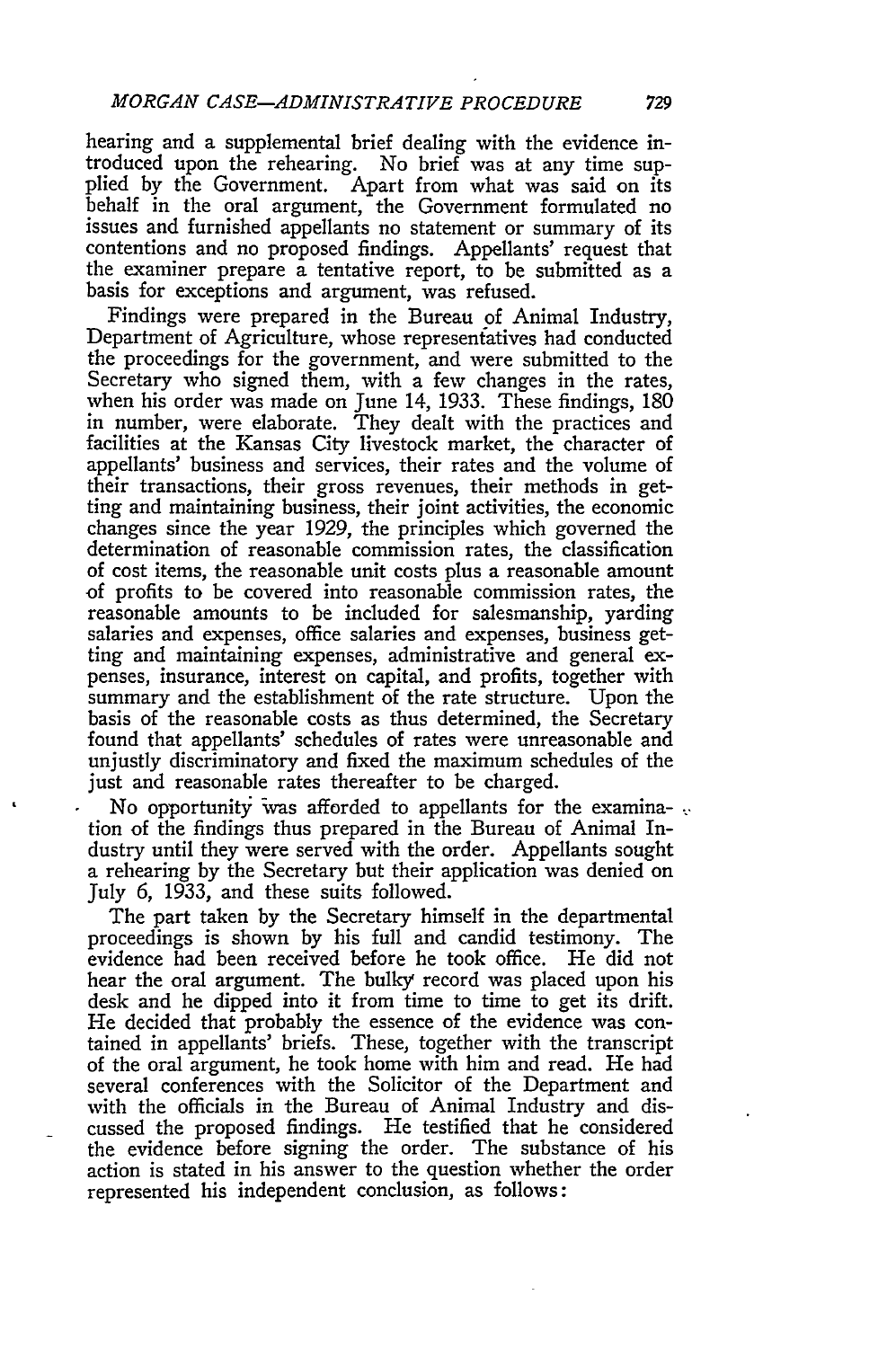"My answer to the question would be that that very definitely was my independent conclusion as based on the findings of the men in the Bureau of Animal Industry. I would say,  $\tilde{I}$  will try to put it as accurately as possible, that it represented my own independent reactions to the findings of the men in the Bureau of Animal Industry."

There is no great difference in the facts as stated by the District Court and by the Chief Justice. Nevertheless, it is interesting to observe that Judge Otis for the District Court stated that Secretary Wallace "read parts of the transcript of the testimony" whereas the Chief Justice stated that the Secretary "dipped into it from time to time to get its drift." This is an example of the difficulty one has in securing an accurate picture of the true factual situation even when he is relying upon carefully phrased court opinions. And this is my excuse for setting forth both statements of the facts, which, after all, are of fundamental importance.

After the second opinion in the *Morgan* case was delivered, Secretary Wallace decided to appeal to the "bar of public opinion." Accordingly, he wrote a long letter to the New York Times which was printed Sunday, May *8,* 1938. This letter was answered by Frederick H. Wood in an equally long letter which appeared in the New York Times Sunday, May 15, 1938. No attention will be devoted to the effort of the Secretary to acquit his administration and to blame the lack of proper procedure upon the preceding administration, nor to the effort of Mr. Wood to refute this allegation and to blame Secretary Wallace for the asserted procedural irregularity. For the present, at least, we are interested only in additional facts disclosed by the two writers. From this point of view the following statements by Secretary Wallace are of interest. In 1928 the administration of the Packers and Stockyards Act had been divided. The legal phase of the work "composed of the active prosecutors, went to the Solicitor's office; the administrative and investigational section went to the Bureau of Animal Industry."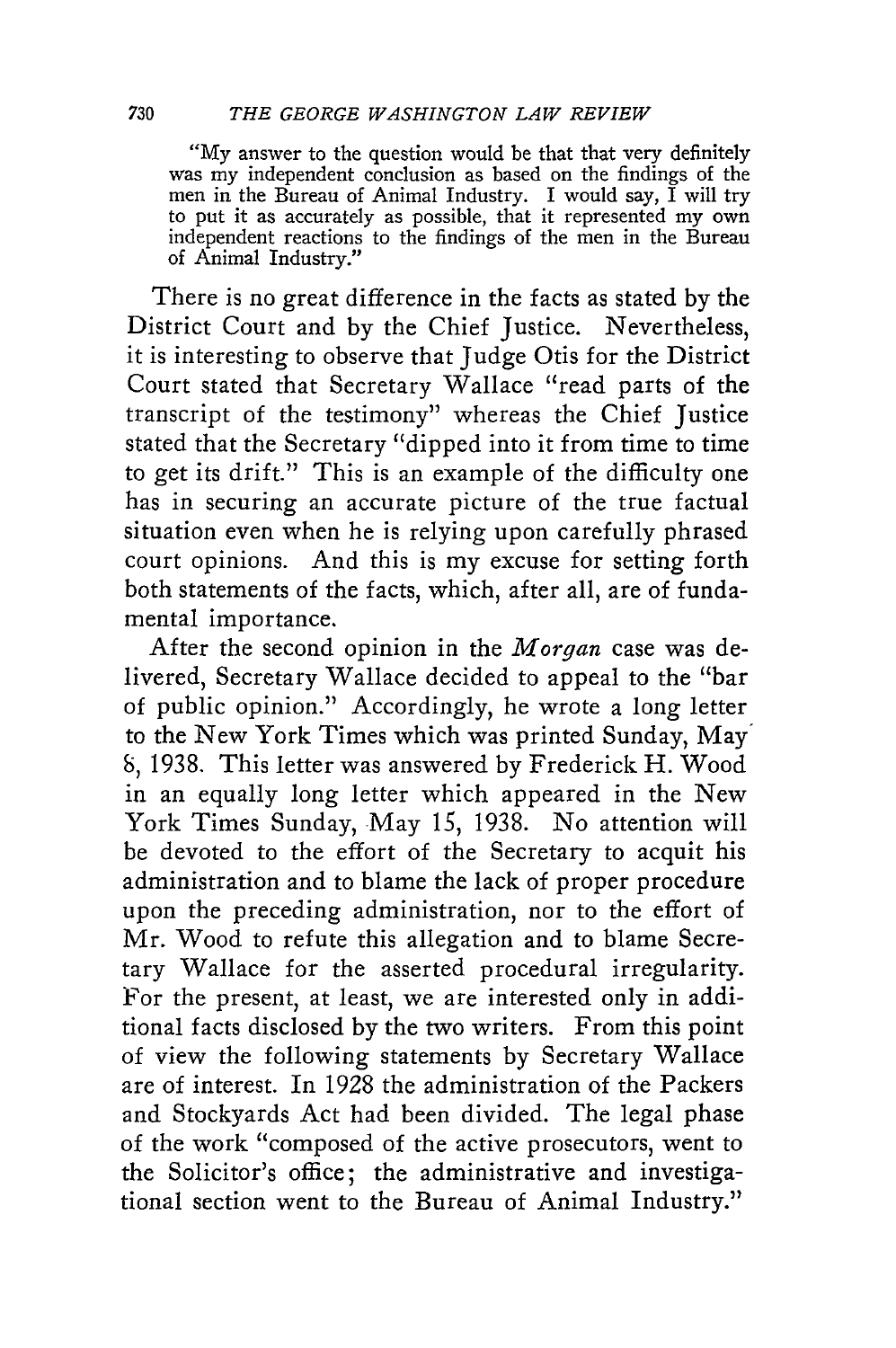This was **by** way of partial answer to the statement in the second Morgan opinion implying that the Secretary had accepted and made as his own, findings of fact which had been prepared **"by** the active prosecutors for the Government, after an ex **parte** discussion with them and without according any reasonable opportunity to the respondents in the proceeding to know the claims thus presented and to contest them."

The Secretary stated further that the Solicitor's office prosecuted the case; but that the Bureau of Animal Industry digested the evidence. Then "I conferred separately and collectively with both groups. Their opinions did not agree. I arrived at an independent opinion of my own." As a result of his own opinion he raised certain rates. The Secretary made the point that the men in the Bureau "were not the active prosecutors" but, as stated, they were the ones who digested the evidence.

The argument in the proceedings, after it had been reopened **by** Secretary Hyde, occurred on March 24 just twenty days after President Franklin Roosevelt had been inaugurated the first time. Previous to this argument before Assistant Secretary Tugwell the commission men **had** not been given the right to look at the proposed order, if there was one at that time.

Mr. Wood in his letter stated that, at the conclusion of the argument before Secretary Tugwell, the commission men requested that a tentative report be served on them in order that they might be apprised of the proposed findings and have an opportunity to take exception thereto. This request was denied. Then to quote from Mr. Wood's letter: "Thereafter, however, a tentative report was prepared **by** the attorney for the department who had prosecuted the case against the commission men in the proceedings within the department, **by** a subordinate attorney who assisted the former in such prosecution, and **by** an economist in the department who was one of the chief witnesses for the department in the case. The tentative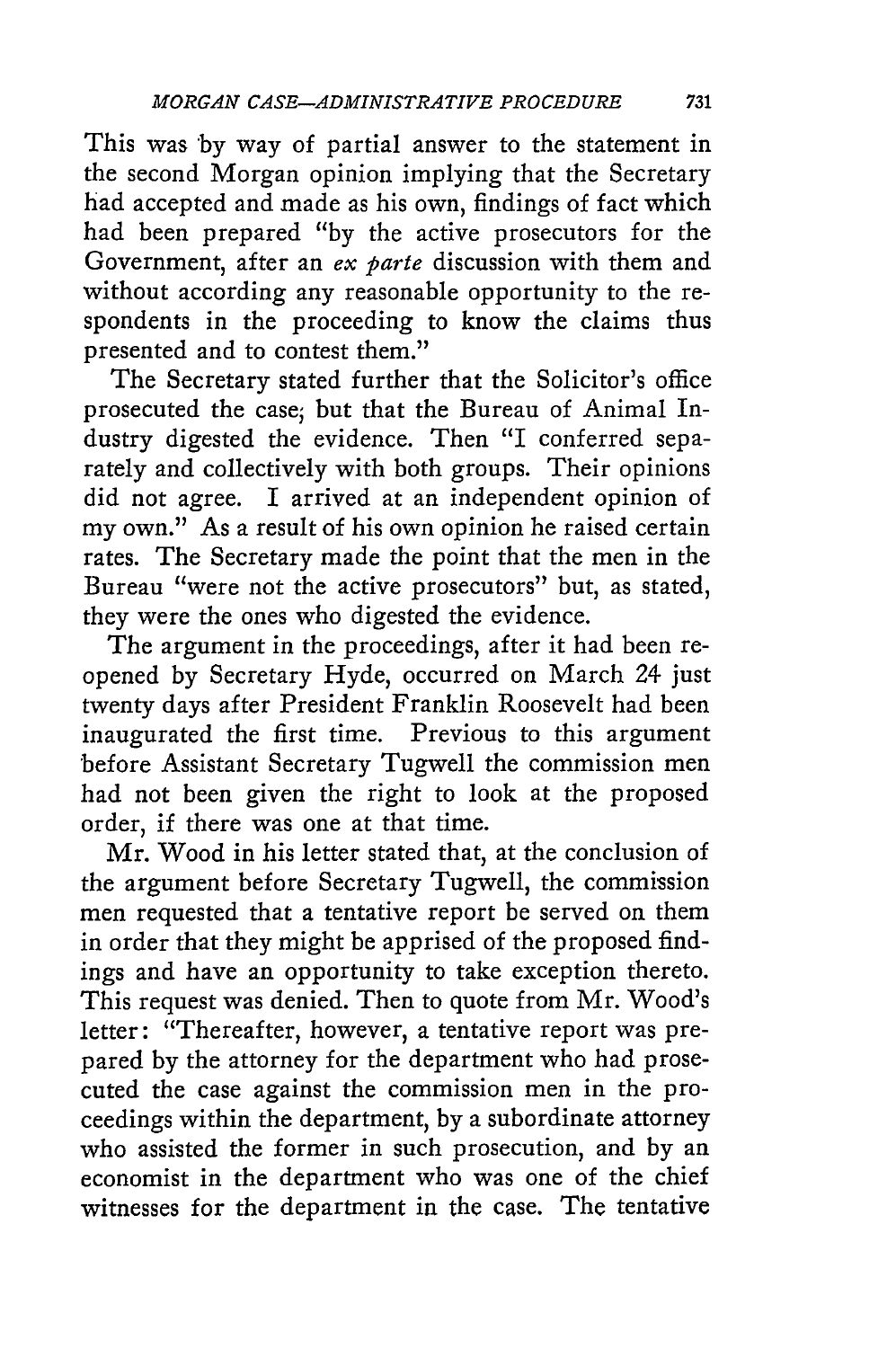report was then submitted to the Secretary, who accepted the findings of fact prepared by the gentlemen named, without change." This statement by Mr. Wood appears to justify substantially the statement by the court concerning the active prosecutors for the Government.<sup>4</sup>

On May 21, 1938, J. H. Mohler, Chief of the Bureau of Animal Industry, wrote to the New York Times defending Secretary Wallace against the charges made by Mr. Wood. He denied that the Secretary had accepted the findings of the active prosecutors for the government. He stated, "That the findings were the Secretary's own, arrived at after looking over the statistical exhibits and transcript of oral argument and after conferring with the experts in the Bureau of Animal Industry who had summarized the evidence." As will be observed, this statement does not include what the Secretary had admitted about conferring with the men in the Solicitor's office.

Such are the facts as I have been able to glean them from the several sources. To repeat, the first opinion in the *Morgan* case was based upon the pleadings and, therefore, is an opinion that is not based upon a realistic view of facts. It also seems necessary to say that the second opinion is not entirely satisfactory in this respect. By this there is meant no criticism of the Supreme Court. But it is one case to show that in our legal procedure we sometimes deal with unreal situations.

It also seems fair to state that it is rather unfortunate that the Supreme Court apparently decided to use the *Morgan* case as an opportunity for setting forth some general standards to which administrative tribunals, acting in a quasi-judicial capacity, must adhere. To begin

<sup>&</sup>lt;sup>4</sup> From conversations I have had with John B. Gage of Kansas City, one of the attorneys for Morgan, I have concluded that the main procedural complaint of his clients is that the Department of Agriculture operated in this particular<br>case, at least, in a manner that compelled the conclusion that in reality the<br>prosecutor and judge functions were not separated. Therefore, t and desires. In other words there was a lack of judicial objectivity.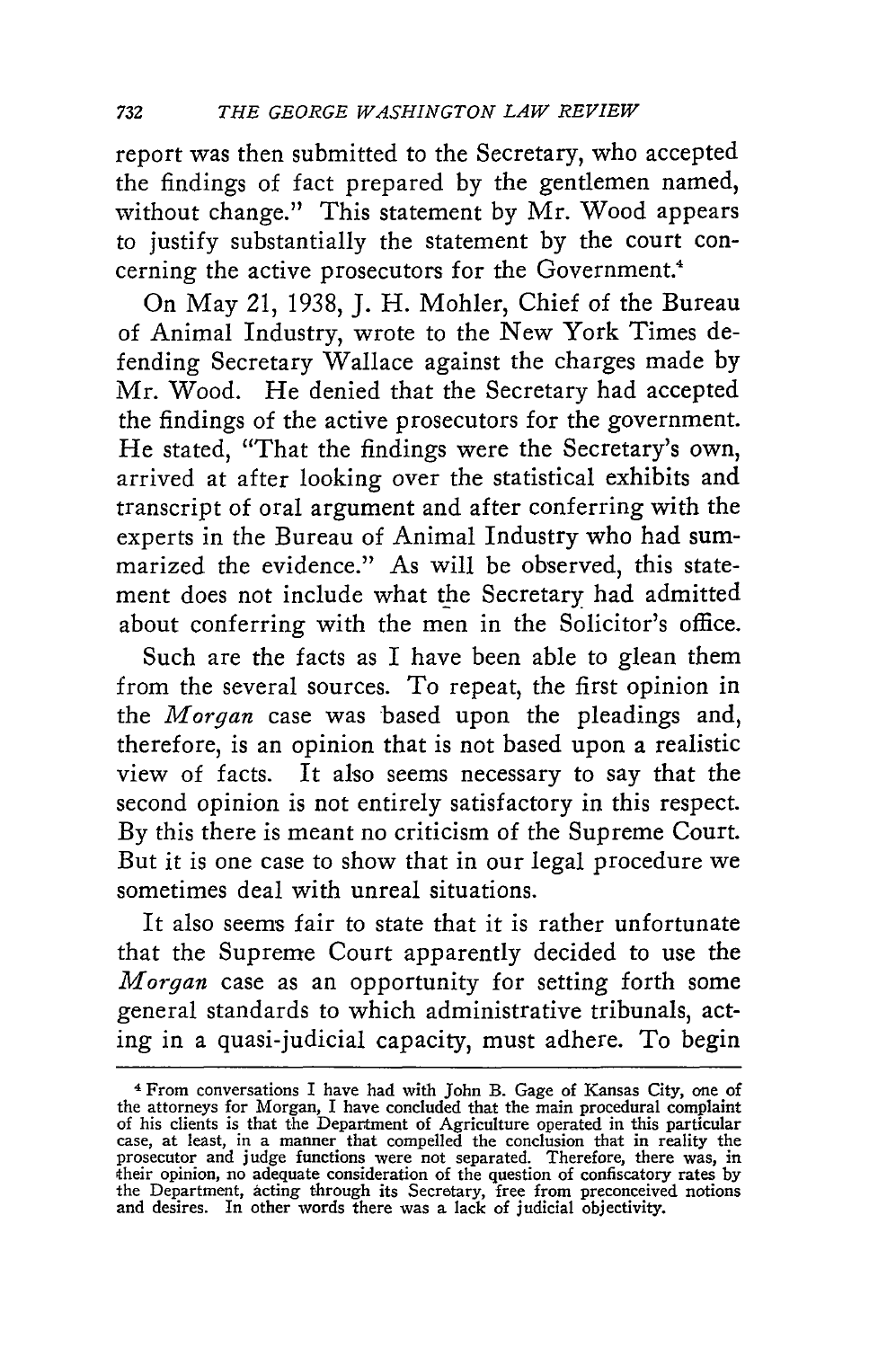with, it is doubtful whether such tribunals are sufficiently alike to make general utterances as to procedural regularity of much value. In any event looking at the facts as a whole, it is impossible for me to believe that the Kansas City commission men were mistreated if they are to be judged by procedural standards frequently applied. On the contrary it seems that the Secretary of Agriculture proceeded fairly and honestly. This means that I know of no general rule that in administrative proceedings, there must be a formal and careful separation of the judge and prosecutor. The Secretary may have been wrong in the rates he set. It is a pity that there has been no decision of this question. Instead of that, we have what has too much the appearance of shadow boxing without really getting to the controversy over the merits. One must keep in mind that here was a controversy that started in 1930. An order setting rates was issued in 1932. Due to the economic situation, the rates then set were apparently thought to be too high and the proceeding was re-opened. More evidence was taken. A supplemental brief was filed. Another argument was had. In view of all of this, how can any one have any reasonable doubt that the commission men well knew the points in controversy? How can one be sympathetic with the Supreme Court when it said, after all of this had occurred, that the commission men were not sufficiently advised of the government's complaint? One is reminded of persons standing before the bar accused of crime in the form of the old-time verbose indictments, but complaining, nevertheless, and often successfully, that they had not been informed of the crimes of which they had been accused.

I have been impressed with a comment made by Secretary Wallace in his letter in the New York Times that the purpose of the court apparently was to flash a warning to quasi-judicial agencies that their procedure would have to be reformed and applied more carefully. Last Monday, the Supreme Court set the *Morgan* case for re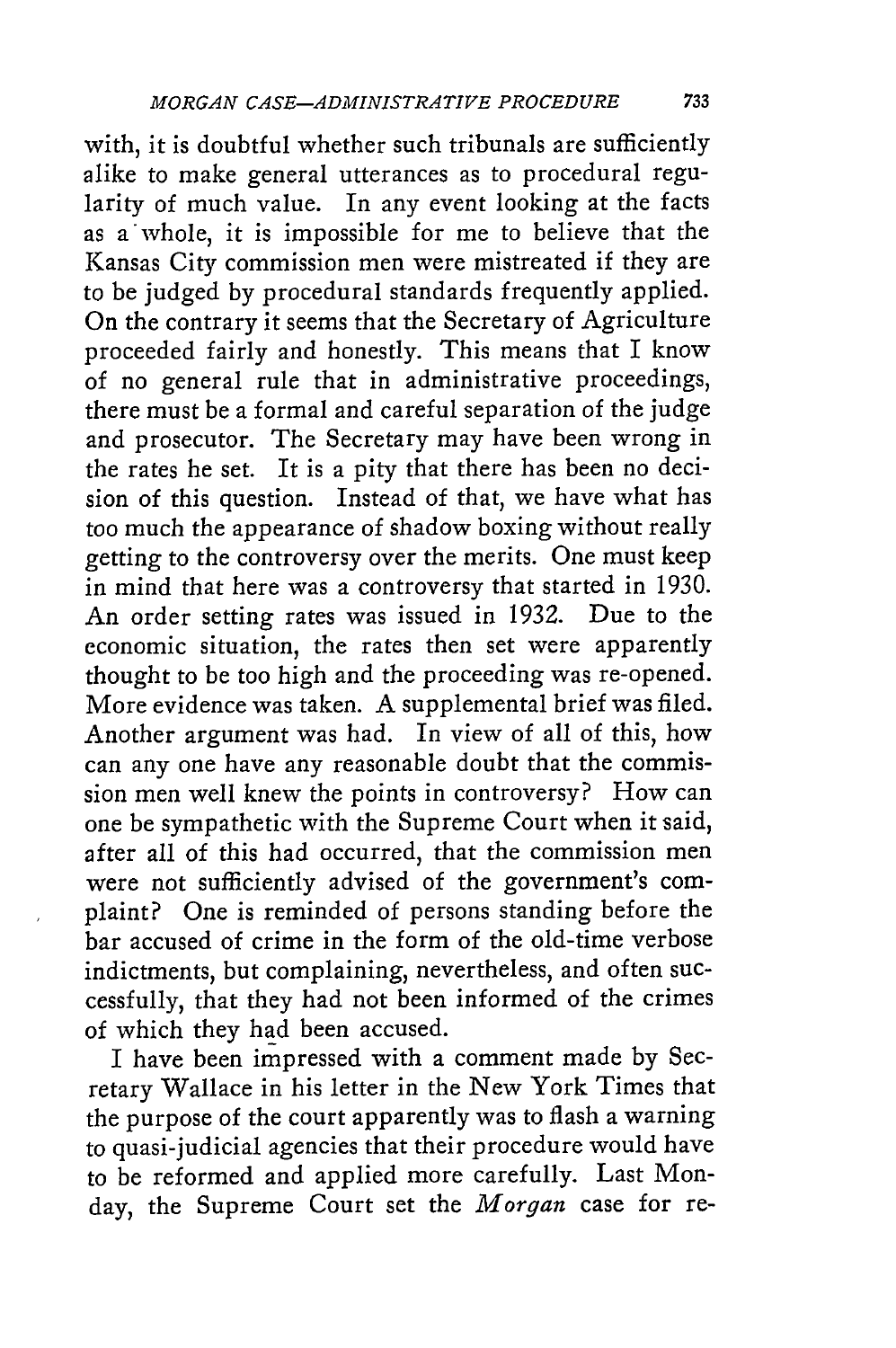argument. This time, after nearly nine years the court may be concerned lest the Secretary of Agriculture breaks forth with a statement similar to the "greatest legalized steal in history." Over \$500,000 is in the "bag."

Regardless of the complete story of the facts one must bow to the authority of the Supreme Court in the first two Morgan opinions. I shall attempt to state the decisions, although I am conscious that in all probability others would state them differently. The first Morgan opinion seems to hold *merely* that the District Court committed error in striking out paragraph 4 of the bill of complaint. As a justification for this holding the Court set forth the following conclusions: (a) the Secretary of Agriculture had a personal responsibility in making the rate order and this responsibility was not discharged when he decided the controversy, without hearing the argument, or reading the evidence or brief, and merely upon consultation with departmental employees; (b) the submission of an examiner's report to the parties prior to the argument before the Secretary was good practice, but nevertheless, not essential to the validity of the hearing. I am omitting discussion of the point of the Secretary's lack of authority to delegate his duty to the Acting Secretary.

The decision on the second appeal of the *Morgan* case was that the hearing was fatally defective because the government's claims were not presented in a way that the plaintiffs could know and meet them. In support of this the Court stated that there was "no specific complaint." There was no examiner's report and there was no government brief.

In the third Morgan opinion,<sup>5</sup> a per curiam opinion that was prompted by a motion for rehearing by the Solicitor General, we have in the main a refutation by the Supreme Court of a complaint that the second Mor-

**<sup>5</sup>** Morgan v. **U. S.,** 304 **U.** S. 1, 58 Sup. Ct. 999, 82 L. **ed. 1129 (1938).** For subsequent istory, see Morgan v. U. S., 24 F. Supp. 214 (1938).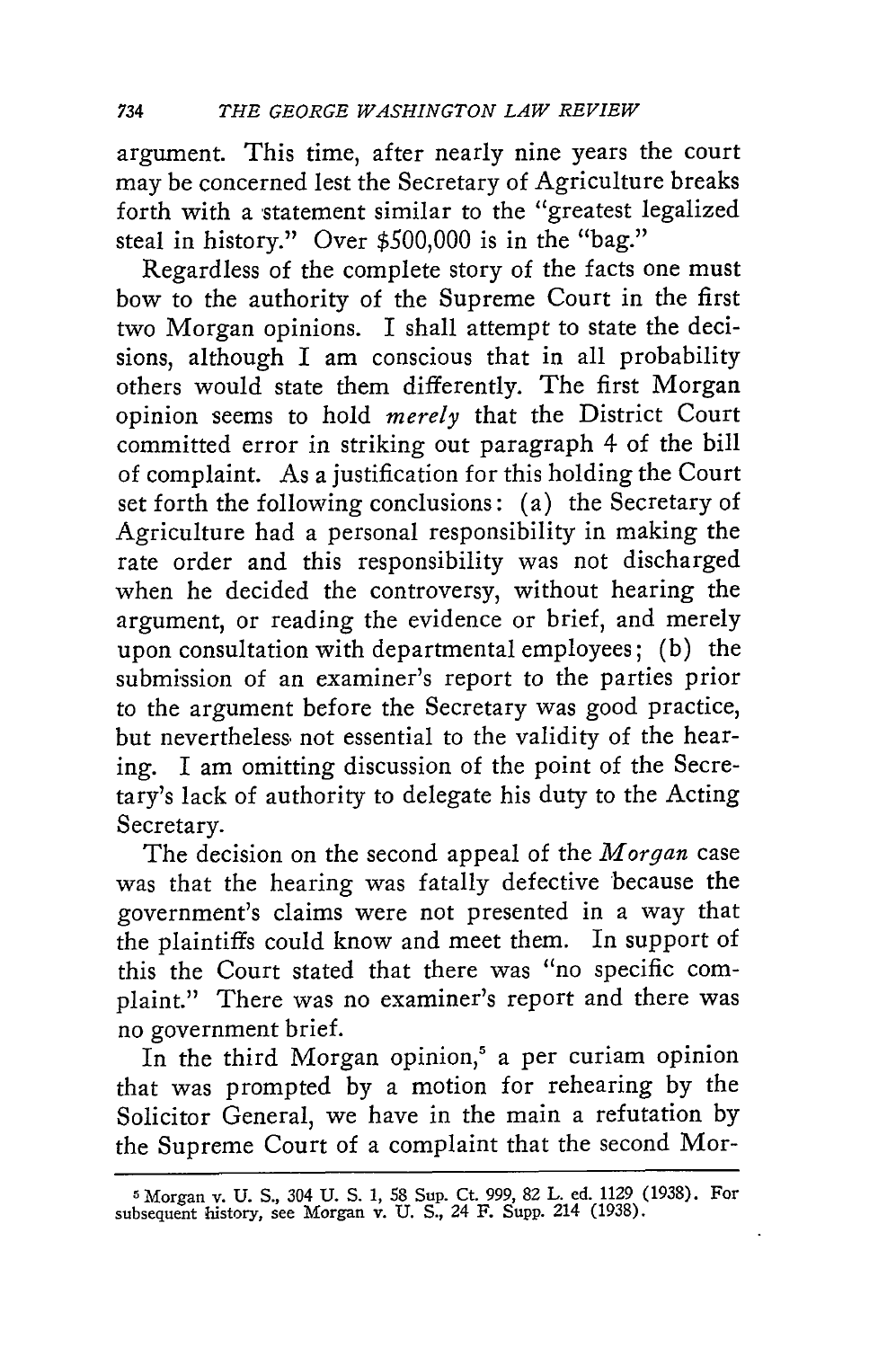gan opinion was inconsistent with a part of the first Morgan opinion. This was denied by the Court with some heat. And it was stated that, "Our decision was not rested upon the absence of an examiner's report." This seems to be *literally* true because the second opinion did not limit itself to the absence of an examiner's report. The procedural objection was stated more broadly, to wit: that the plaintiffs had not had a reasonable opportunity to know the claims of the government and to meet them. Since, however, an examiner's report is a desirable, if not the most desirable, method of disclosing the government's claims based on the facts, it seems to me that the Supreme Court made a serious error in stating *in.* its first opinion that an examiner's report was not essential to the validity of the hearing, if it contemplated that later it would deliver such an opinion as the second opinion proved to be. If in the meantime, the Court had changed its mind, it would have been much more satisfactory to have so stated.

The rule of law becomes still more confused if one attempts to reconcile these three opinions with the opinion in *N.L.R.B. v. Mackay Radio and Telegraph Co.6* which was rendered on May 16, 1938, a very short time before the per curiam or third Morgan opinion. In the *Mackay* case complaint was made that there was no examiner's report. But the Court denied the validity of the argument in view of the fact that the record disclosed that the complainant understood the issue and had had a full hearing and thus an opportunity to justify its action. I have been unable to draw any satisfactory distinction between the *Mackay* and *Morgan* cases. It seems that the issue in the *Morgan* case was clear, *viz.,* whether the rate order would afford the commission men a fair return for the services rendered and the property used. I do not understand how there could have been any confusion. Presumably, an examiner's report would have been helpful in getting the issue down to the finer details of the

**<sup>6</sup>** 304 U. S. *333,* 58 Sup. Ct. 904, 82 L. ed. 1381 (1938).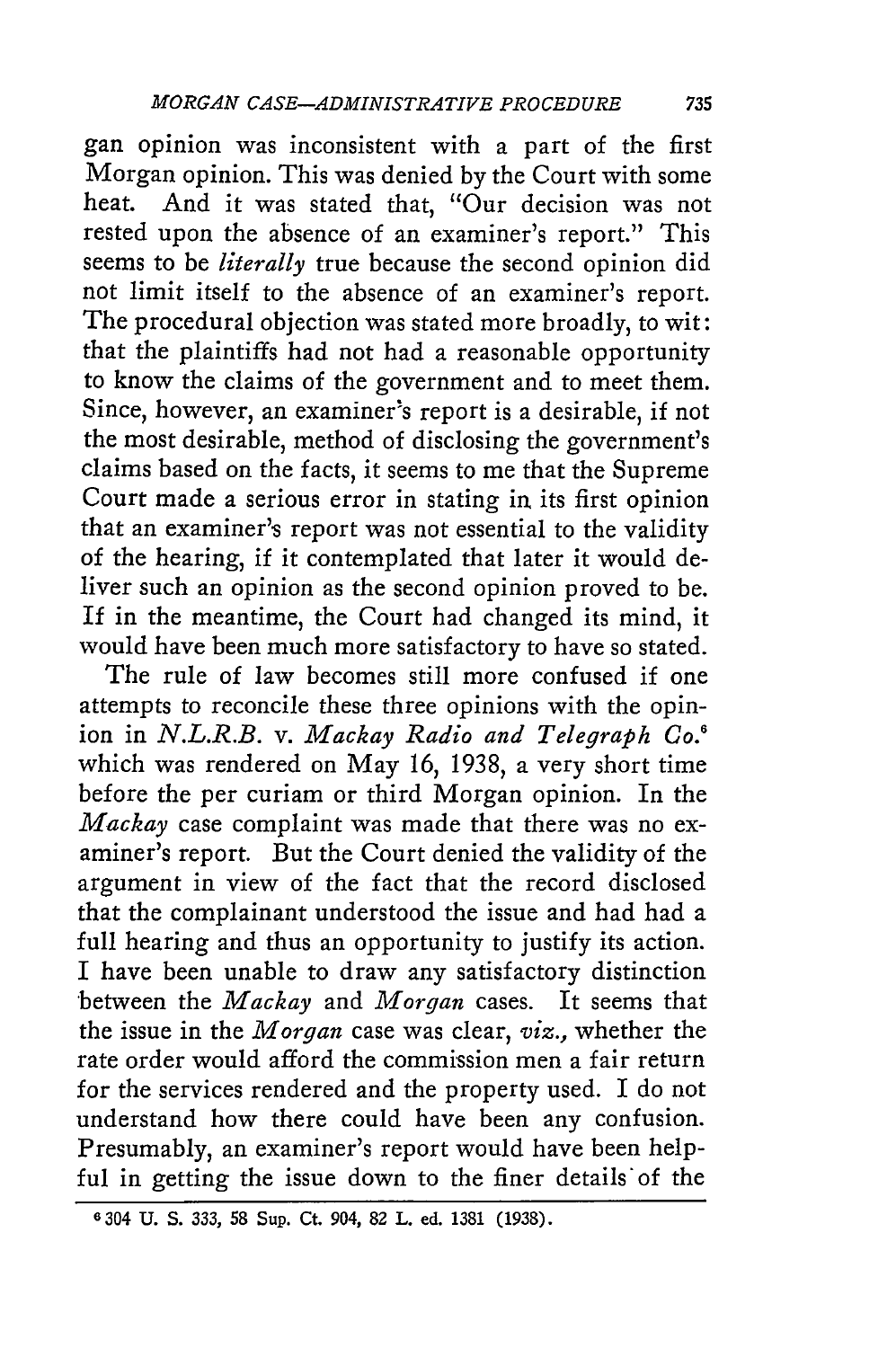broad problem, but probably this general remark could be made of any case.

Of more importance, probably, is the question, what has been the reception of the Morgan opinions and what appears to be the prospect for a change of procedure with respect to administrative agencies performing quasijudicial functions.

The law reviews' generally have been critical. A look at the citator shows one opinion professing to follow but several opinions which "distinguished" the Morgan opinions. This may be of considerable significance.

As far as the Secretary of Agriculture in the administration of the Packers and Stockyard Act is concerned, Secretary Wallace derived considerable satisfaction in writing that, long before the second Morgan opinion was rendered, procedure in his department had been changed so that an examiner's report, before the argument was heard, was regarded as a matter of right and its issuance apparently has become a routine matter.

Also it appears that the N.L.R.B., the most harshly criticized of the administrative agencies, quickly resolved to make it a general rather than a variable custom to have the trial examiner issue a report which would afford a basis for argument before the Board. One may guess that there will be other administrative agencies which will follow this pattern. Thus, even though the Morgan opinions have been the subject of considerable criticism, they seem to be having some effect in changing administrative procedure. This seems to me to be all to the good. Regardless of whether examiners' reports are necessary, they seem to be at least desirable from the point of view of reconciling business interests to administrative procedure. After all it is almost as important to give the *appearance*

**<sup>7 (1939) 52</sup>** HARV. L. REV. **509; (1938)** 14 IND. L. **J.** 164; **(1936) 5 GEO.** WASH. L. REv. **119; (1938)** *7* GEo. WASH. L. REV. **110; (1936) 36** COL. L. **REv. 1156.**

See also, (1938) 33 ILL L. REV. 227.<br>
The following comment is favorable to the decisions in the Morgan Case.<br>
(1939) 27 GEo. L. J. 351.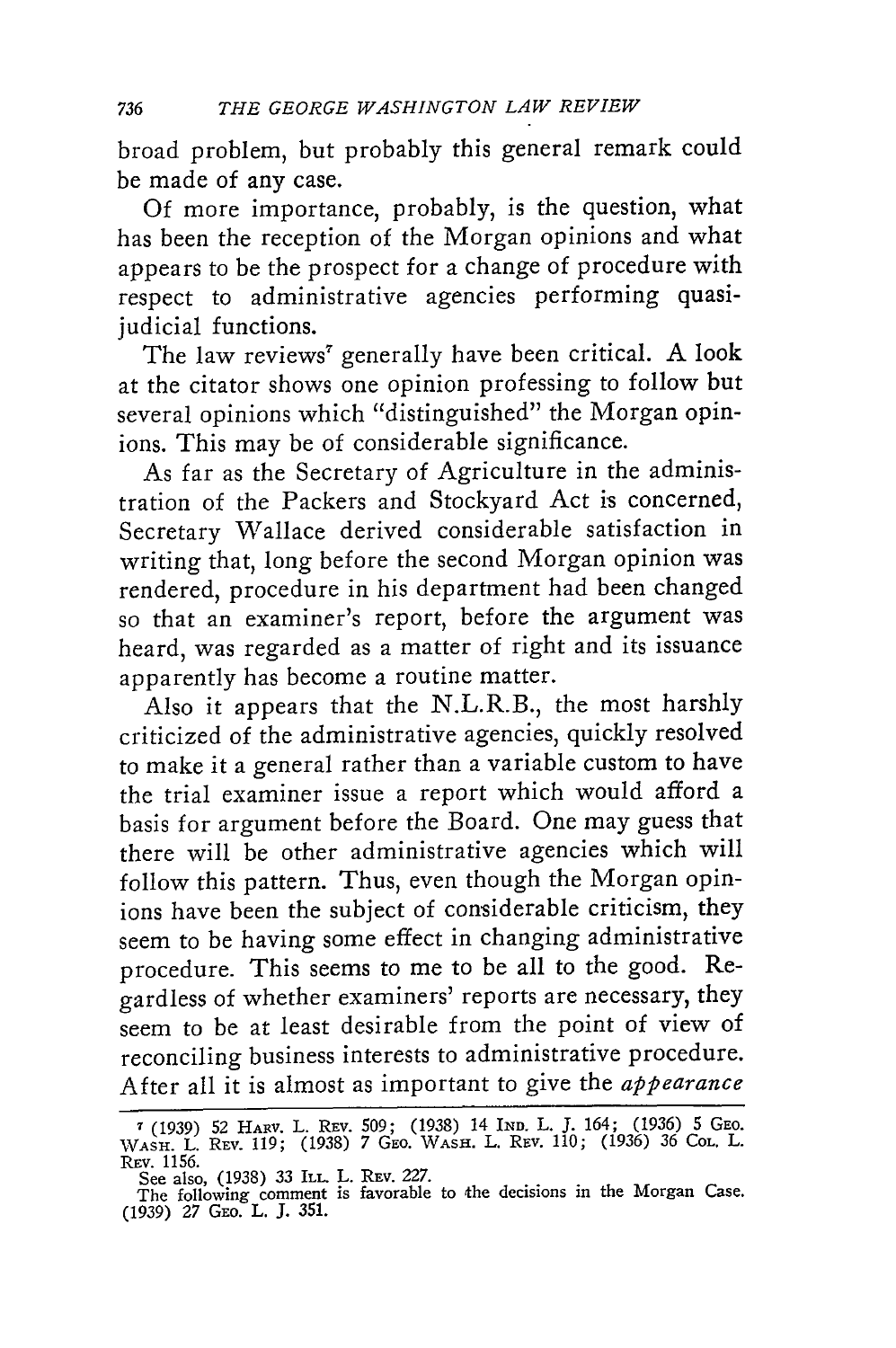of rendering justice as it is actually to render justice. The deep suspicion on the part of many, if not most, practicing lawyers and business men as to the fairness of many administrative tribunals is a matter of great regret and should be corrected wherever possible. The only apparent limitation upon this theory involves consideration for a prompt disposition of controversies. It will be unfortunate if courts compel elaboration of administrative procedure to the extent that administrative agencies are as slow as the courts themselves in rendering justice.

In *U.* S. v. *Standard Oil Co. of California,'* there is some discussion of the first Morgan opinion, but the court was not aware of the real facts. The opinion was distinguished and held not applicable to procedure before the Secretary of Interior where he acts as an appellate tribunal. He is justified, holds the District Court, in having assistants digest the facts and prepare the opinion for him to sign. Apparently all the Secretary has to do is listen to the argument and take the responsibility for the opinion and decision. The District Court, by way of distinction, stated that the first *Morgan* case concerned a proceeding before the Secretary of Agriculture involving original jurisdiction rather than appellate jurisdiction.

Two interesting cases involving the N.L.R.B., both of which discuss the Morgan opinions, are *N.L.R.B. v. Biles Coleman Lumber Co!* and *N.L.R.B. v. Cherry Cotton Mills."0* In the first case it was held that it was no defense for a petition to the Board to assert that the Board arrived at its order without reading *all* of the testimony. This, said the court, was not required in order to render due process. Nor was it an answer to say that the Board had not read a "sufficient" portion of the testimony. This, said the court, was an allegation of a conclusion of law. More important, the court held that it was no answer to

**<sup>8</sup> 20** F. Supp. 427, 448 (1937). **998** F. (2d) 16 (1938).

<sup>° 50</sup> F. (2d) 10 (1530).<br>10 98 F. (2d) 444 (1938): (1938) 38 Col. L. Rev. 1279: (1939) 8 Fordham L. REv. 115.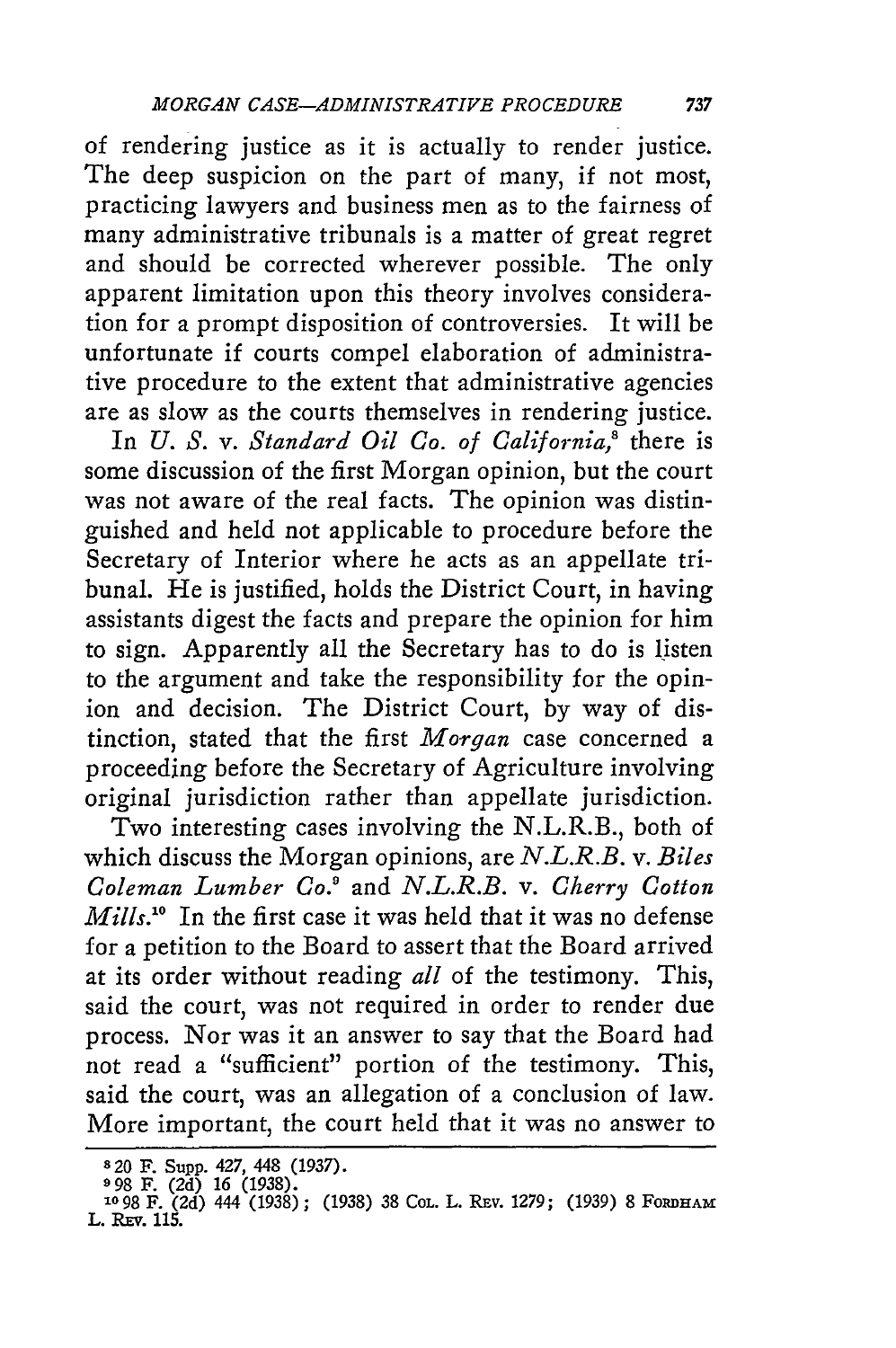a petition to enforce the Board's order that its findings of fact, conclusions of law, and order were never in advance of approval by the Board submitted to the defendant so that it could object to them. The court arrived at this conclusion because it was admitted: (a) that the charges against the defendant had definitely advised the defendant of the matters complained of; (b) that an argument was had by the defendant before the trial examiner upon the evidence and at the same time the Board attorney presented the Board's contention; (c) that the defendant prepared a brief for the Board; and (d) that defendant was allowed full opportunity to argue its case. The admission that all of this occurred, in the opinion of a Circuit Court of Appeals, justified a holding that the lumber company had received a fair hearing and had thus been accorded procedural due process.

In the cotton mills case it was asserted as a defense to the petition for the enforcement of the Board's order that (a) no copy of the examiner's report, if any, was furnished to the defendant; (b) that counsel for the Board made no argument before the Board and, if a brief was filed by the Board's counsel, defendant had received no copy; (c) that no proposed findings of fact were submitted to the defendant before the final order was issued, and (d) that the Board had at no time read or considered the evidence, but that the evidence had been considered only by "hirelings" of the Board. In view of these allegations the court decided that under the Morgan opinions interrogations to the Board should be issued in order to obtain the facts. The court postponed the question as to whether a commission should issue to take the depositions of the members of the Board, but the court asserted that it was the duty of the Board to find the facts on the disputed issues. It also stated that if only one party to the controversy makes an argument or if neither makes an argument, the responsibility of the Board is broader.

The lumber company and the cotton mills cases do not